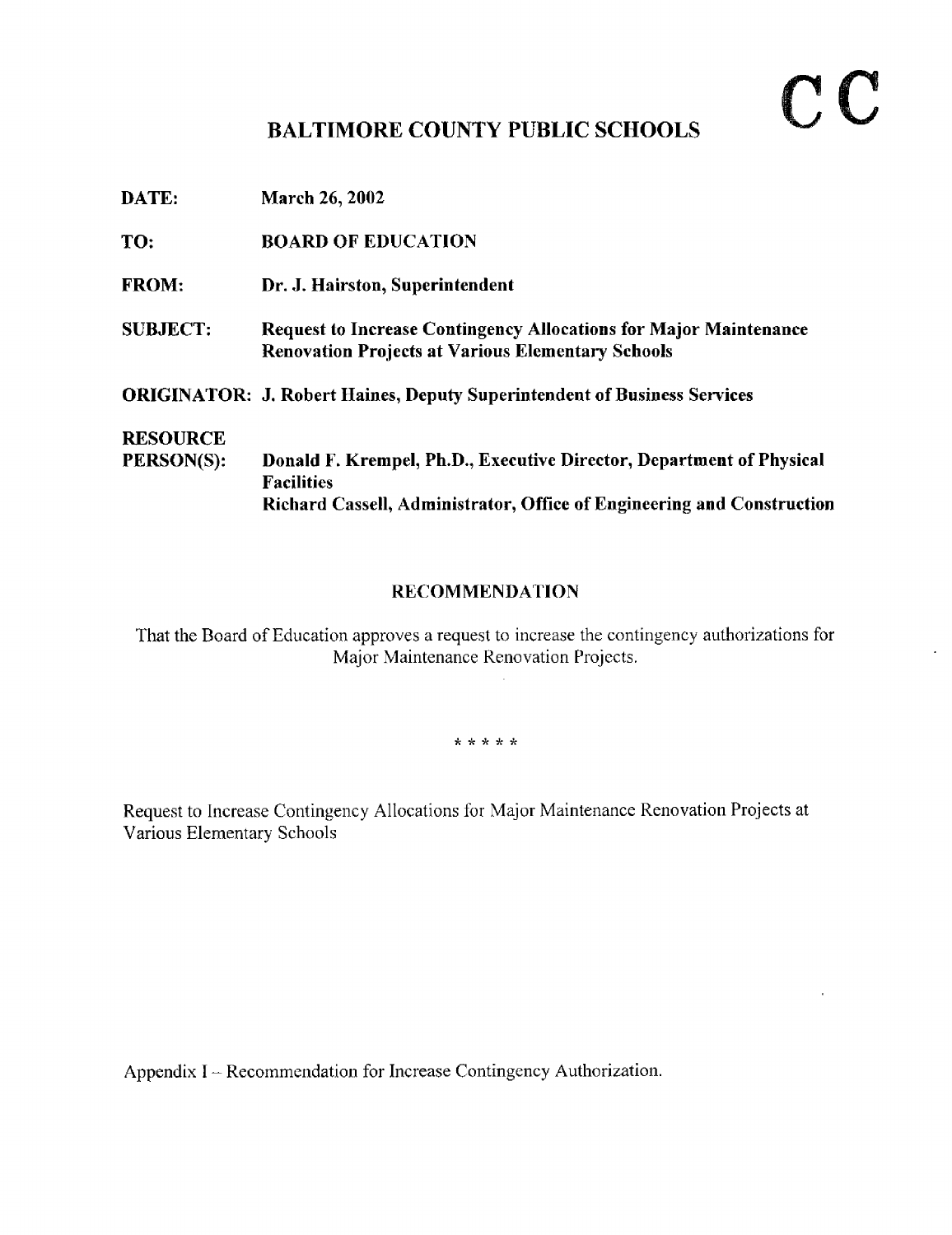Appendix I

## Recommendation for Approval to Increase of Contingency Allocations for Major Maintenance Projects at Various Elementary Schools March 26, 2002

The Board of Education has approved an award of contract to perform IT Communication Cabling work under the Major Maintenance Renovation Program with Net-Tech, Inc. at Owings Mills Elementary School and Edmondson Heights Elementary School. In order to complete these projects, it has become necessary to increase the contingency authorizations above the original 5%. The specific amounts and resulting percentages are attached.

In addition, the Board of Education also approved an award of contract to perform IT Communication Cabling work under the Major Maintenance Renovation Program with NetVersant Solutions - Chesapeake, Inc. at Johnnycake Elementary School. In order to complete this project, it has become necessary to increase the contingency authorization above the original 5%. The specific amounts and resulting percentages are attached .

The Department of Physical Facilities recommends approval of these increased contingency allocations. Funding for these increases is available from Capital Budget Project #665 - Major Maintenance.

APPROVED:

Executive *Hired*